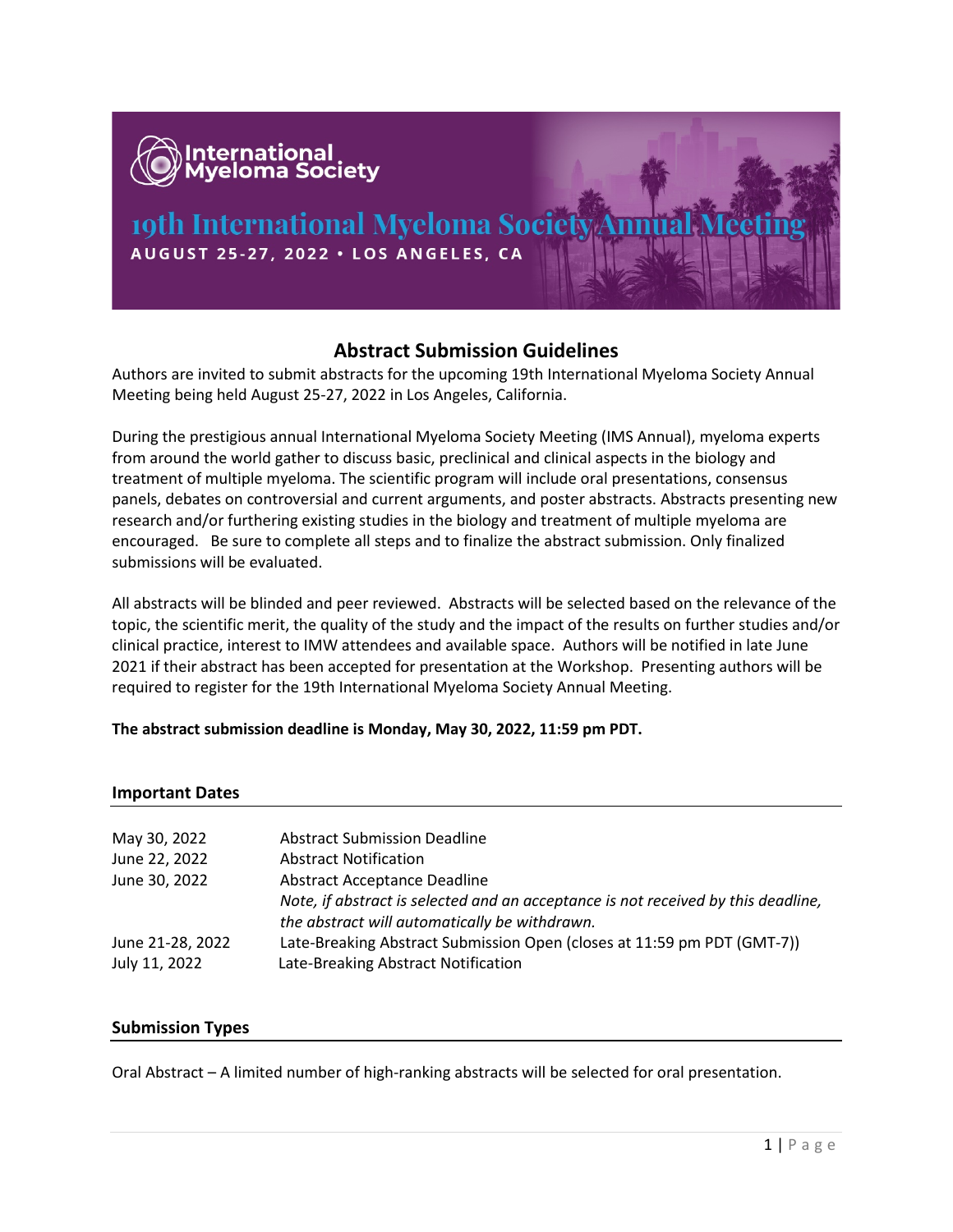Poster Abstract – Presenters will make physical or electronic posters to present during dedicated poster sessions. Presenters are required to be with their posters during the evening poster reception times.

### **Authors and Presenters**

Include the name, e-mail address, and institutional affiliation and location for all co-authors. A maximum of 25 co-authors can be added to the abstract. If an author's name appears on more than one abstract, it must be identical on each abstract.

The submitter must also identify the author who will present the abstract, which is limited to one presenter. All presenters are required to disclose any financial and non-financial conflicts of interests so that continuing education may be provided.

An email will AUTOMATICALLY be sent to each author to log in and verify their information.

Authors who submit multiple abstracts should be prepared to plan for alternative presenters (who must be a co-author on the abstract) to attend in case more than one abstract is accepted and presentation times overlap.

#### Responsibility of Abstract Submitters

- Submission of an abstract constitutes a commitment by the author(s) to present if accepted. Authors are responsible for providing a substitute presenter if the presenting author is unable to attend.
- Encore abstracts are permitted, however new data is encouraged, and scoring will depend on expanding on what was presented at other meetings.
- By submitting an abstract, the authors certify that s/he has written consent for use of any recognizable photographs in posters or presentations.
- All original research involving human subjects or animal studies must adhere to internationally accepted standards for the conduct of research. Human subject and animal research should be approved by a regionally appropriate oversight mechanism, such as an Institutional Review Board (IRB) or Animal Care and Use Committee.

#### Responsibility of Abstract Presenters

- Presenting the abstract, if accepted.
- Assuring that all appropriate financial and non-financial relationship disclosures have been made. Disclosure of financial relationships with commercial entities is required for the presenting author and his/her spouse and institution.
- Announcing the disclosures before the presentation of the abstract.
- Logging in to the abstract site to RSVP acceptance of the presentation and review the presentation guidelines, if accepted.
- Presenters must register for the 18th IMW and are responsible for all registration fees and personal expenses related to the meeting.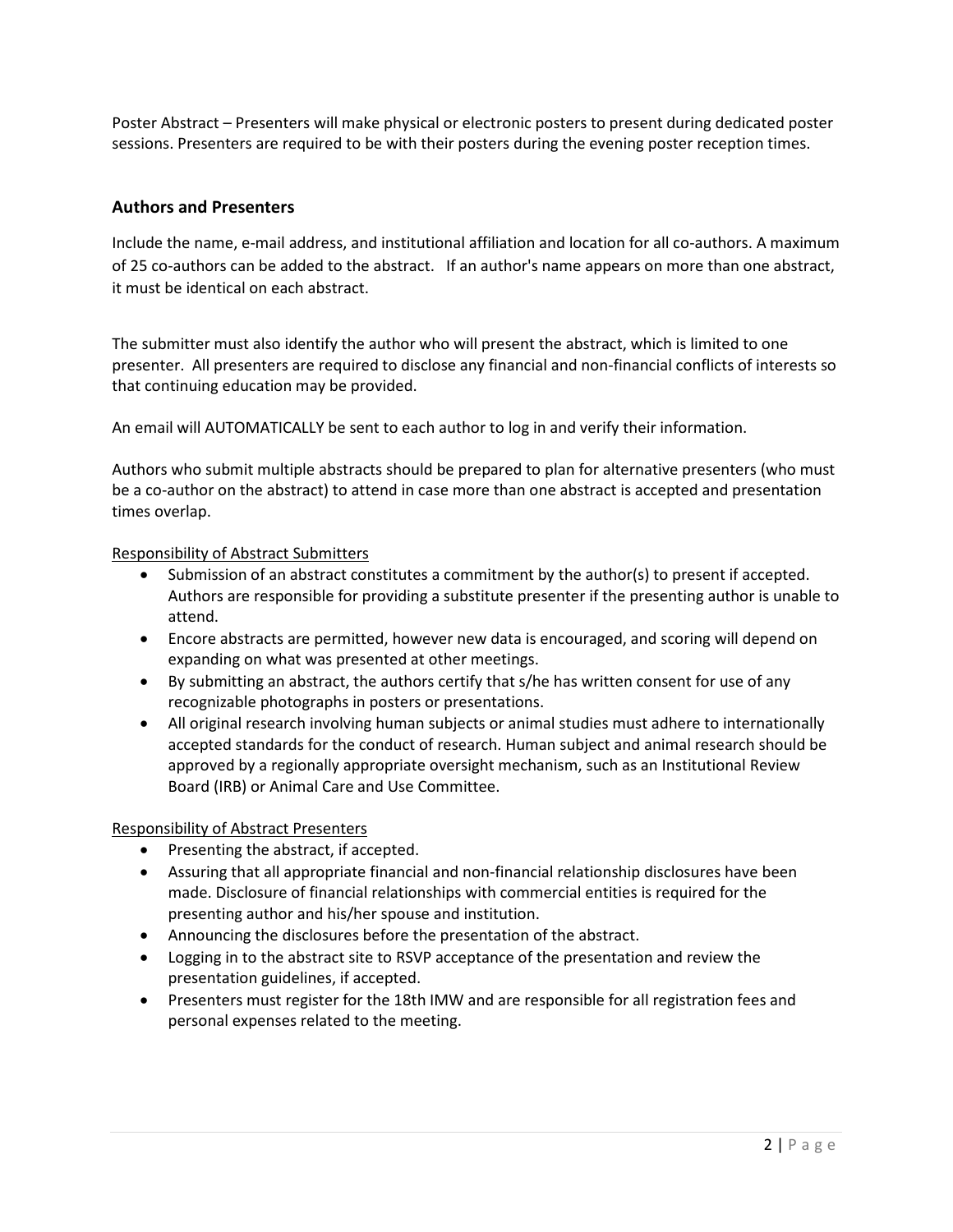### **Late-Breaking Abstracts**

Submission Window: June 21-28, 2022, 11:59 pm Pacific Daylight Time (GMT-7)

This category is intended for studies that were not available at the time of the abstract deadline such as clinical trials where the interim analysis is planned for after the abstract deadline. These abstracts are not limited to clinical trials but should include studies with important findings which will impact the field. A limited number of these abstracts will be selected for oral presentation, with the remaining presented as posters if they meet the selection criteria of high impact.

# **Abstract Embargo Policy**

In compliance with the Securities and Exchange Commission's Regulation FD (Fair Disclosure), accepted abstracts are made available online in advance of the Workshop. These abstracts will also be published as a special supplement to the *Clinical Lymphoma, Myeloma & Leukemia Journal.*

Coverage of information that goes beyond the abstract title, authors, date, and time of presentation (e.g., abstract results, findings, additional analysis, commentary, or updated information from those individuals and companies involved in the study) is embargoed according to the following criteria:

For oral presentations: the embargo lifts at the start time of the session in which the presentation is being made.

For poster presentations: the embargo lifts when the poster session containing the poster opens for viewing in the morning (i.e., when the posters opens that day).

Abstracts selected for presentation at the 19th IMS Annual will be available online approximately three weeks prior to the IMW. **Note:** The abstract embargo still applies; however, abstracts are made available to attendees to assist in creating their itineraries for the meeting.

## **Abstract Elements**

Below is a list of the sections required for all abstracts. Do not include any identifying information in the body or title of the abstract.

- Title The title should be brief (max 200 characters), but long enough to identify clearly the nature of the presentation. Omit author names, degrees, titles and institutional appointments. Do not include any identifying information in the title.
- Abstract Type
	- $\circ$  Oral Abstract A limited number of high-ranking abstracts will be selected for oral presentation.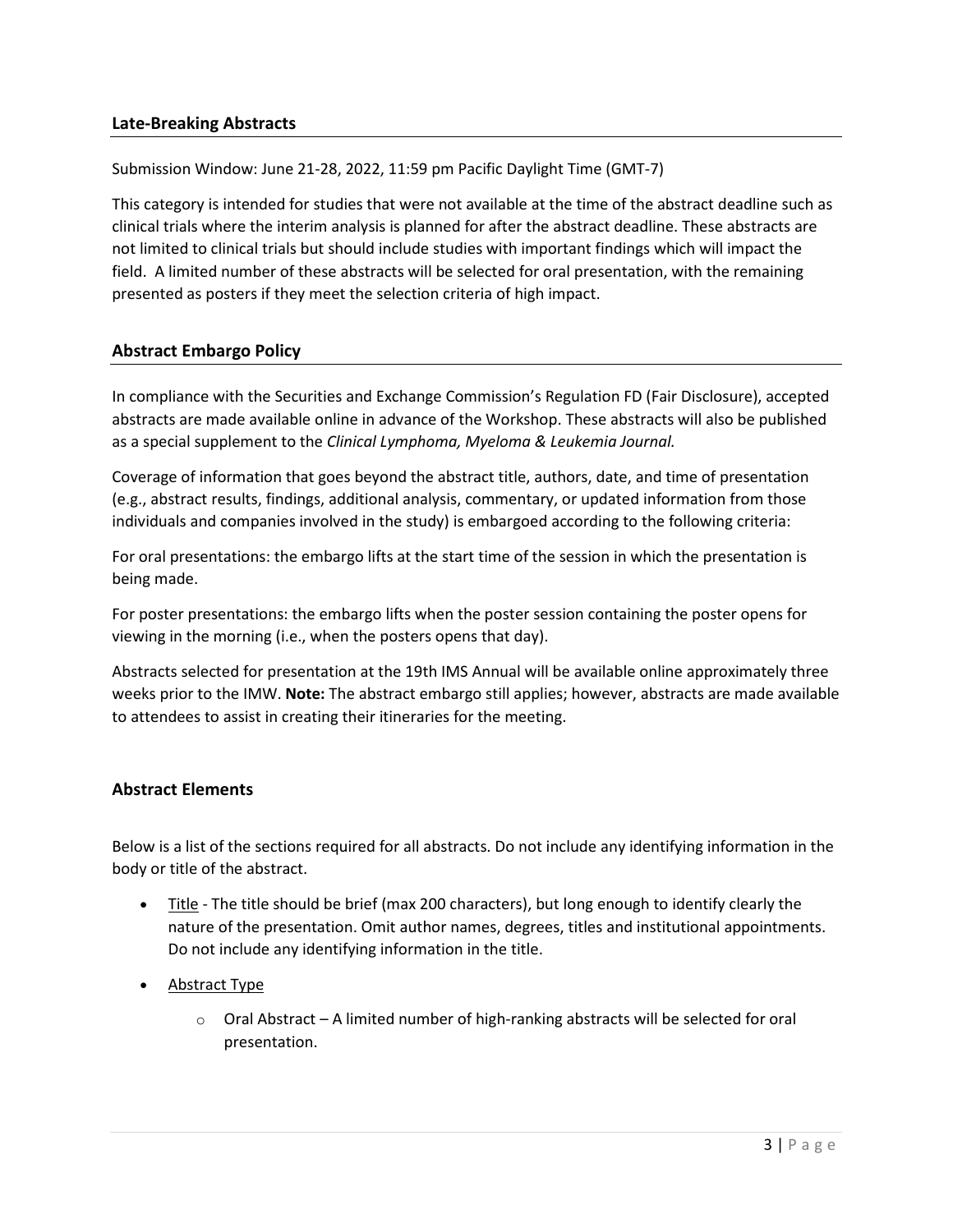- $\circ$  Poster Abstract Presenters will make physical or electronic posters to present during dedicated poster sessions. Presenters are required to be with their posters during the poster presentation times.
- Authors Identify (or add) the primary author and any additional co-authors. A maximum of 25 co-authors can be added to the abstract.
- Abstract Content & Requirements
	- $\circ$  Blind the body and title of the abstract appropriately. Any identifying information in the content or title fields will be cause for rejection.
	- $\circ$  Please note that the abstract submission system does not accept images or graphics.
	- $\circ$  There is no specific required format for abstract content. However, the organization of all abstracts will be taken into consideration during the grading process. You may elect to organize your abstract content into Introduction /Background, Methods, Results, and Conclusion.
	- $\circ$  Authors should be aware that abstracts will be published as submitted without copyediting. If accepted all spelling errors, grammar, misspelled author name/credentials, will be published as submitted.
	- o Abstract Text Limit: Up to 3,000 characters, cumulative, including spaces.
- Abstract Track Choose the category that best characterizes your abstract.
	- o Treatment of Newly Diagnosed Myeloma- Transplant Eligible
	- o Treatment of Newly Diagnosed Myeloma- Non-Transplant Eligible
	- o Treatment of Relapsed/Refractory Myeloma
	- o Maintenance Therapy
	- o Cellular and T cell engager Immunotherapy
	- o Myeloma Novel Drug Targets and agents
	- o Management of Myeloma Bone Disease
	- o QoL and Patient-Reported Outcome and Supportive Care
	- o MRD Assessment and role in Myeloma
	- o Imaging in Myeloma
	- o Myeloma Genomics and cell signaling
	- o Myeloma Microenvironment and Immuneprofiling
	- o Plasma Cell precursor Disorders
	- o Drug Toxicity
	- o Amyloidosis
	- o Other
- Keywords Choose up to three (3) keywords for your abstract. Search for keywords before adding a new one to prevent duplicate keywords.
- Additional Information Answer the additional questions for each submitted abstract.
	- o Preferred Presentation Format Oral or Poster